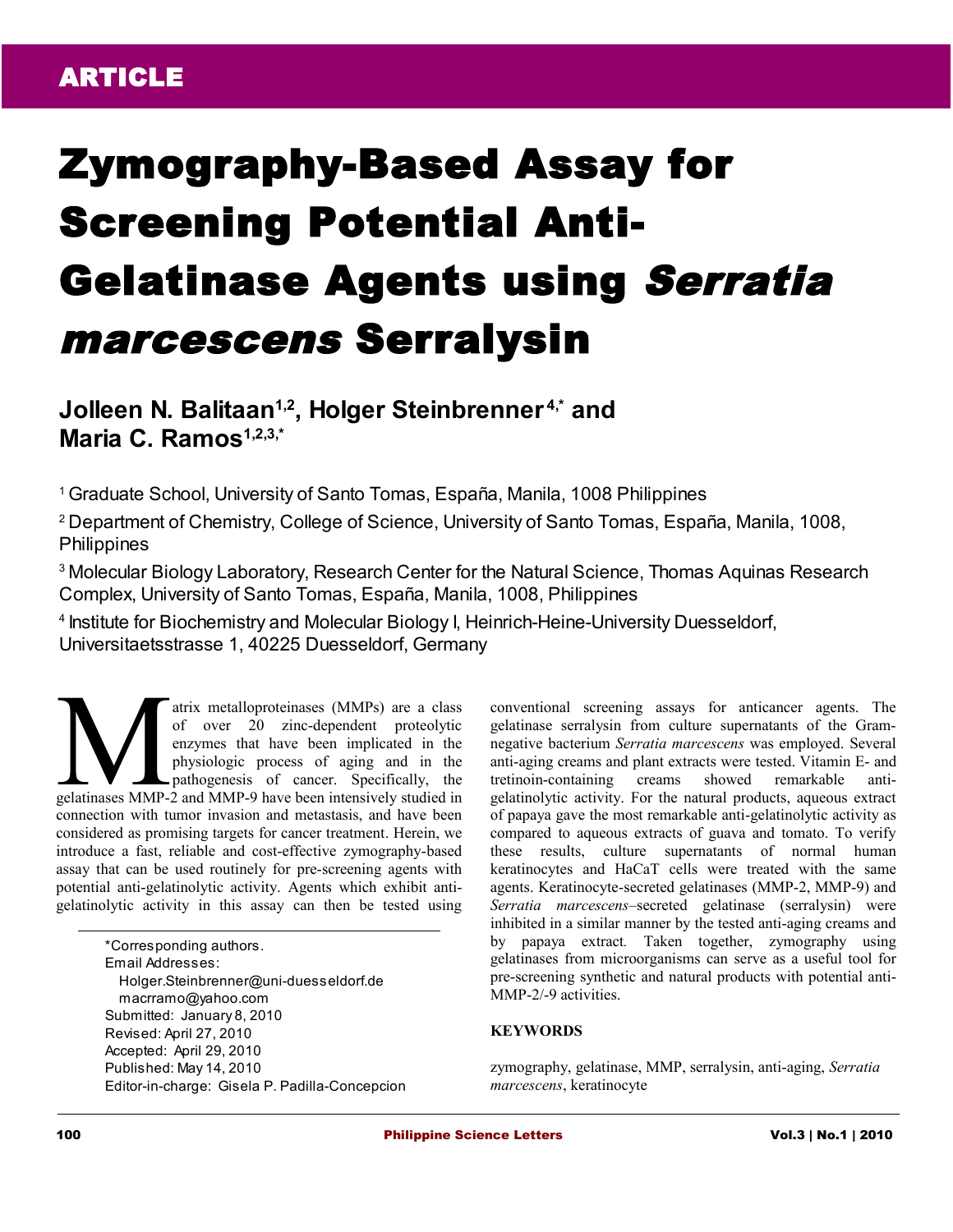## **INTRODUCTION**

In the past decades, a lot of effort has been made in associating matrix metalloproteinases with different physiologic processes of aging and with pathologic processes including cancer. Matrix metalloproteinases (MMPs) are a family of zinccontaining endopeptidases which are involved in the remodelling and degradation of the extracellular matrix (ECM). MMPs are divided into five subgroups according to substrate specificity, structural similarities and cellular location: Collagenases, stromelysins, gelatinases, matrilysins and membrane-type MMPs (Nagase and Woessner 1999). The sequences of more than 60 MMPs have been determined, among them the currently known 26 human MMPs (Verma and Hansch 2007). The collagenase MMP-1 cleaves type I collagen into specific fragments, which are further hydrolysed by other MMPs e.g., the gelatinases MMP-2 and MMP-9 (Shapiro 1998). The expression and activity of MMPs are tightly controlled. The proteolytic activity of MMPs is stimulated by cleavage of their propeptide domain and counteracted by natural inhibitors, the tissue inhibitors of MMPs (TIMPs) (Visse and Nagase 2003). On the other hand, regulation of MMP biosynthesis occurs primarily at the transcriptional level. In skin cells, enhanced expression of MMPs has been observed upon treatment with growth factors as well as upon exposure to UV irradiation or tumor promoters like 12-Otetradecanoylphorbol-13-acetate (TPA) (Chua et al. 1985; Ramos et al. 2004; Steinbrenner et al. 2005). Photo-aging of the skin is related to degradation of collagen due to UV-induced expression and secretion of MMPs in dermal fibroblasts and epidermal keratinocytes (Scharffetter-Kochanek et al. 1997). The ability of MMPs to degrade macromolecular components of the ECM also accounts for their essential role in tumor invasion and cancer progression (Scharffetter-Kochanek et al. 1997; Klein et al. 2004). In addition to their influence on ECM homeostasis, more functions of MMPs have been revealed in cell growth and motility, regulation of apoptosis and modulation of chemokine bioactivity (Cauwe et al. 2007). Thus, MMPs are implicated in physiological processes including angiogenesis, wound healing, skeletal growth and remodelling, as well as degenerative and inflammatory diseases such as arthritis and multiple sclerosis (Cauwe et al. 2007).

Because of the involvement of MMPs in the initiation and progression of many human diseases, further development of potent and specific MMP inhibitors is highly warranted. Besides designing synthetic MMP inhibitors, natural products are screened for potential anti-MMP ability. Tetracyclines, catechin derivatives, pycnidione and pseudopeptides such as actinonin or matlystatin B have been identified as MMP inhibitors (Whittaker et al. 1999). Natural products containing carotenoids and polyphenols with the ability to inhibit MMPs have been reported to be effective in the prevention of pulmonary and heart diseases as well as in minimizing the risk of cancer (Sartor 2002; Cawston et al. 2001). Furthermore, many commercially available anti-aging products are designed to counteract loss of skin matrix by inhibiting the enzymatic activity of MMPs.

Bioassays are routinely used for the determination and quantitation of MMPs *in vivo* and *in vitro*. In particular, the proteolytic activity of collagenases and gelatinases can be determined through a simple and sensitive assay of zymography (Catterall and Cawston 2003; Steinbrenner et al. 2003).

Presented in this study is an established gelatin zymography-based assay for pre-screening of agents with assumed anti-MMP activity, including natural products and antiaging creams. This study made use of gelatinase-secreting *Serratia marcescens* bacteria (Maeda and Morihira 1995), which is easy and cost-effective to cultivate, thus providing a means of routine screening. The results obtained with bacterial gelatinases were subsequently validated on MMP-2 and MMP-9, gelatinases secreted by human keratinocytes.

## **MATERIALS AND METHODS**

#### **Reagents**

For zymography, the following chemicals were used: Acrylamide/Bis solution (Bio-Rad; Hercules, CA), TEMED, gelatin (Sigma, St. Louis, MO), Triton X-100 and Brij-35. For cultivation of *Serratia marcescens* bacteria, Difco Nutrient Broth medium was used. If not stated otherwise, all reagents were obtained from Bio Basic, Markham, Canada.

#### **Preparation of bacterial culture supernatants**

Frozen stocks of *Serratia marcescens*, provided by the UST Collection of Microbial Strains (UST-CMS), were inoculated in nutrient broth and incubated at 37°C for 7-9 h. Thereafter, the bacteria were inoculated into new nutrient broth and incubated at 37°C for 18 h. Incubated bacteria were harvested and centrifuged at 12,000 rpm for 5 min. Culture supernatants containing the bacterial gelatinases were collected and stored at  $-80^{\circ}$ C.

#### **Preparation of culture supernatants from human keratinocytes**

Cells were maintained at  $37^{\circ}$ C in a humidified  $5\%$  CO<sub>2</sub> atmosphere. Normal human epidermal keratinocytes (NHEK) were prepared from foreskin biopsies as described (Glade et al. 1996), and grown in keratinocyte-SFM medium (Invitrogen; Karlsruhe, Germany) containing supplements (human epidermal growth factor, bovine pituary extract; Invitrogen) and gentamycin (5µg/ml; Sigma). HaCaT cells, immortalised human keratinocytes (Boukamp et al. 1988), were kindly provided by Dr. N. Fusenig (German Cancer Research Center, DKFZ Heidelberg), and grown in DMEM (Sigma), supplemented with 10% fetal calf serum (PAA; Pasching, Austria), 100 U/ml penicillin, 100 µg/ml streptomycin (PAA) and 2 mM glutamax (Invitrogen). Cells were cultivated in serum-free medium for 24 h, and culture supernatants containing MMP-2 and MMP-9 gelatinases were collected and stored at -80°C.

#### **Treatment of bacterial culture with EDTA**

To verify *in vitro* that the secreted gelatinase of *Serratia*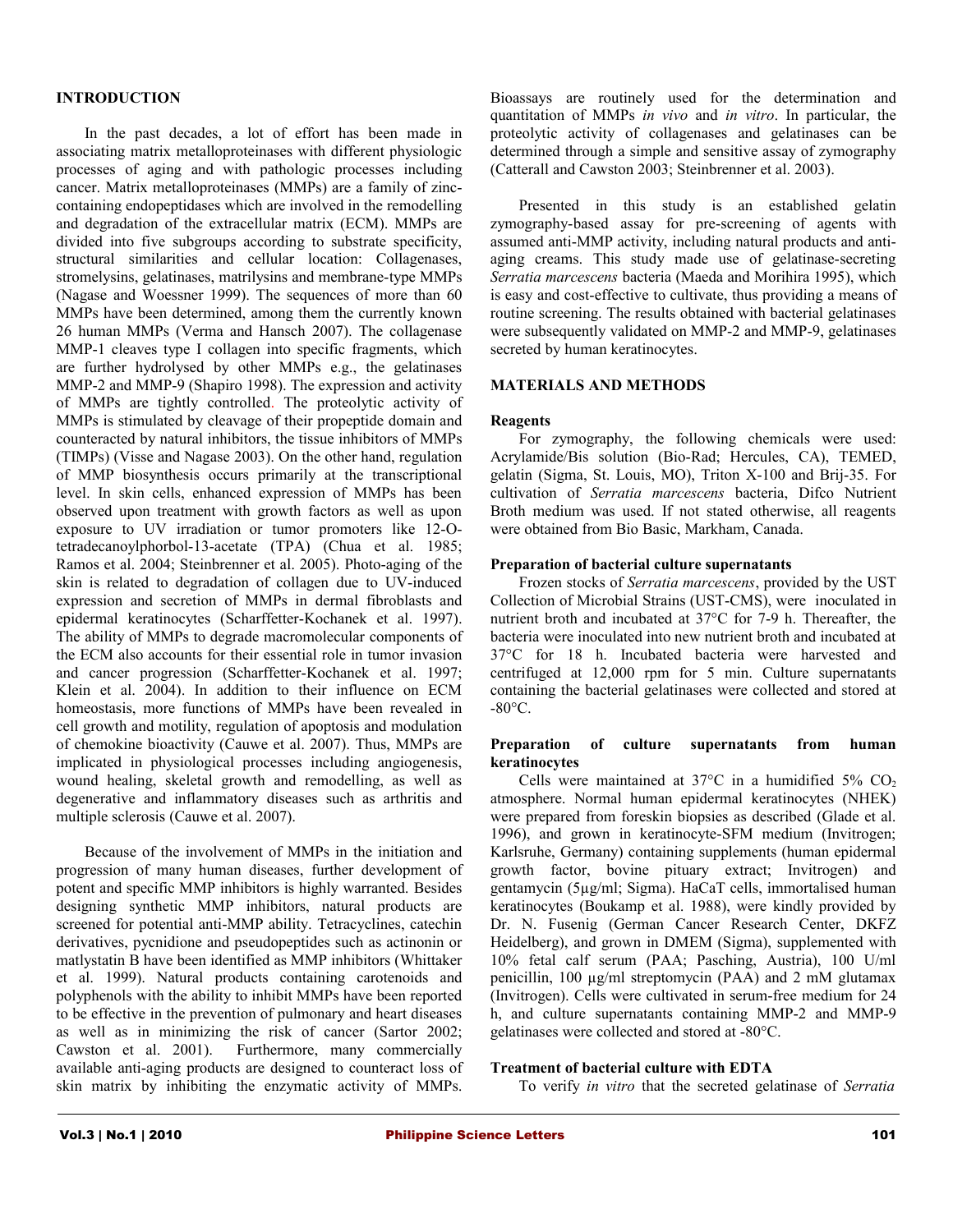*marcescens* possesses characteristics of MMPs, bacterial supernatant was treated with a chelating agent, EDTA (ethylenediaminietetraacetic acid), that is known to inhibit gelatinolytic activity (Todor et al. 1998). Aliquots of bacterial culture supernatants were incubated with different concentrations of EDTA on ice for 1 h and were then subjected to gelatin zymography.

The EDTA-treated samples were mixed and incubated on ice for 1 h to prevent denaturation of proteins while allowing inhibition to occur. After incubation, volumes equivalent to  $1\mu$ g of protein were obtained from each sample and were added to 10µL loading buffer. Final volumes were all loaded in the gel. The amount of protein was determined by the Bradford method (Bradford 1976).

## **Pre-screening of agents for anti-gelatinolytic capacity**

Vitamin E-, aloe vera- and tretinoin-containing anti-aging creams as well as natural products (extracts of banaba leaves, green papaya, tomato and guava) were screened for their ability to inhibit the activity of gelatinases in culture supernatants of *Serratia marcescens* bacteria. These commercially-available cosmetic products were chosen because of their claimed antiaging effects and water solubilities. Anti-aging creams were solubilized in water. Maximum solubility in water of each was determined and served as stock solutions. Aqueous extracts of natural products were prepared by osteorizing each of the samples in cold water (1:1) and were then filtered. The filtrates were lyophilized and stored at 4°C until use. A stock solution of 1 mg/mL was prepared for each lyophilized sample. The chelating agent EDTA served as positive control. Equal aliquots of bacterial culture supernatants were incubated on ice for 1 h with various concentrations in serial dilution of anti-aging creams or plant extracts, and subjected to gelatin zymography thereafter. To validate the assay, this procedure was repeated using culture supernatants of human keratinocytes (NHEK and HaCaT).

## **Gelatin zymography**

Activity of gelatinases in culture supernatants of *Serratia marcescens* bacteria or human keratinocytes was determined by gelatin zymography as described (Steinbrenner et al. 2003). Briefly, zymography was done by running aliquots of the supernatants (1 ug protein) under denaturing, but non-reducing conditions in 10% SDS-polyacrylamide gels containing 0.1% gelatin. After electrophoresis, gels were incubated for 1 h in 2.5% Triton X-100, followed by overnight incubation at 37°C in reaction buffer (50mM Tris-HCl pH 7.3, 200 mM NaCl, 5 mM CaCl2, 0.02% Brij 35). Gels were stained with Coomassie brilliant blue solution for 10 min and destained with 10% acetic acid for 1 h to visualize the bands of proteolytic activity. Molecular sizes of gelatinolytic bands were calculated by comparison with a prestained protein marker (Fermentas; St. Leon-Rot, Germany).

## **RESULTS AND DISCUSSION**

## **Zymography, an activity-based electrophoretic assay**

The most simple, sensitive, and widely used technique for the detection of MMPs is substrate zymography, which identifies expression of MMP with regards to their ability to degrade their non-modified natural substrates (Snoek-van Beurden and Von den Hoff 2005). The standard method for zymography is based on the use of SDS-polyacrylamide gels co-polymerized with a protein substrate that may be gelatin, casein, or fibrin (Catteral and Cawston 2003). It has been used for many years mainly with gelatin. Proteins are separated by electrophoresis under denaturing (caused by SDS- sodium dodecyl sulfate), nonreducing conditions. During electrophoresis, MMPs are denatured by SDS and become inactive. After electrophoresis, the gel is incubated with Triton X-100 to remove the SDS, and the MMPs are reactivated. Overnight incubation of gels with reaction buffer at 37°C allows the reactivated enzyme to degrade the "in gel" copolymerized substrate. Subsequently, staining of gels with Coomassie Brilliant Blue solution reveals sites of proteolysis of the substrate as clear bands against a dark blue background. All types of zymography originate from gelatin zymography. The techniques involved are the same, varying only in the substrate to be used depending on the type of MMP to be detected (Snoek-van Beurden and Von den Hoff, 2005). The intensity of the proteolytic bands is linearly related to the amount of protease loaded in the gel within a certain range (Leber and Balkwill, 1997).

## **Detection of the** *Serratia marcescens***-secreted gelatinase serralysin**

The Gram-negative bacterium *S. marcescens* has been described to preferentially hydrolyze gelatin (Vermelho et al. 1996). *S. marcescens* is capable of secreting a number of enzymes including a nuclease, a chitinase, lipases and metalloproteases (Hines et al. 1988). Serralysin, the major zincdependent metalloprotease secreted by *S. marcescens*, possesses the conserved zinc-binding sequence motif *HEIGHALGLSHP*, which is followed by a conserved methionine residue (Baumann et al. 1998). Serralysin occurs in two isoforms with molecular weights of 50 kDa and 53 kDa (Baumann et al. 1998). By gelatin zymography, we determined the presence of these gelatinases in culture supernatants of *S. marcescens*. Consistent with former studies (Vermelho et al.1996; Baumann et al. 1998), two closely migrating gelatinolytic bands, with molecular weights around 50 kDa, from culture supernatants of *S. marcescens*, were observed in the zymogram. Next, we tested whether the activity of *S. marcescens*–secreted gelatinases can be suppressed by EDTA, a known inhibitor of human MMPs (Todor et al. 1998). This served as the positive control for the assay. Treatment of *S. marcescens* culture supernatants with EDTA caused a dosedependent decrease of gelatinolytic activity (Figure 1). Human MMPs as well as *S. marcescens*–secreted serralysin depend on zinc ion  $(Zn^{2+})$  for their enzymatic activity; thus, the inhibitory effect of EDTA is likely to be accounted for by its metalchelating properties.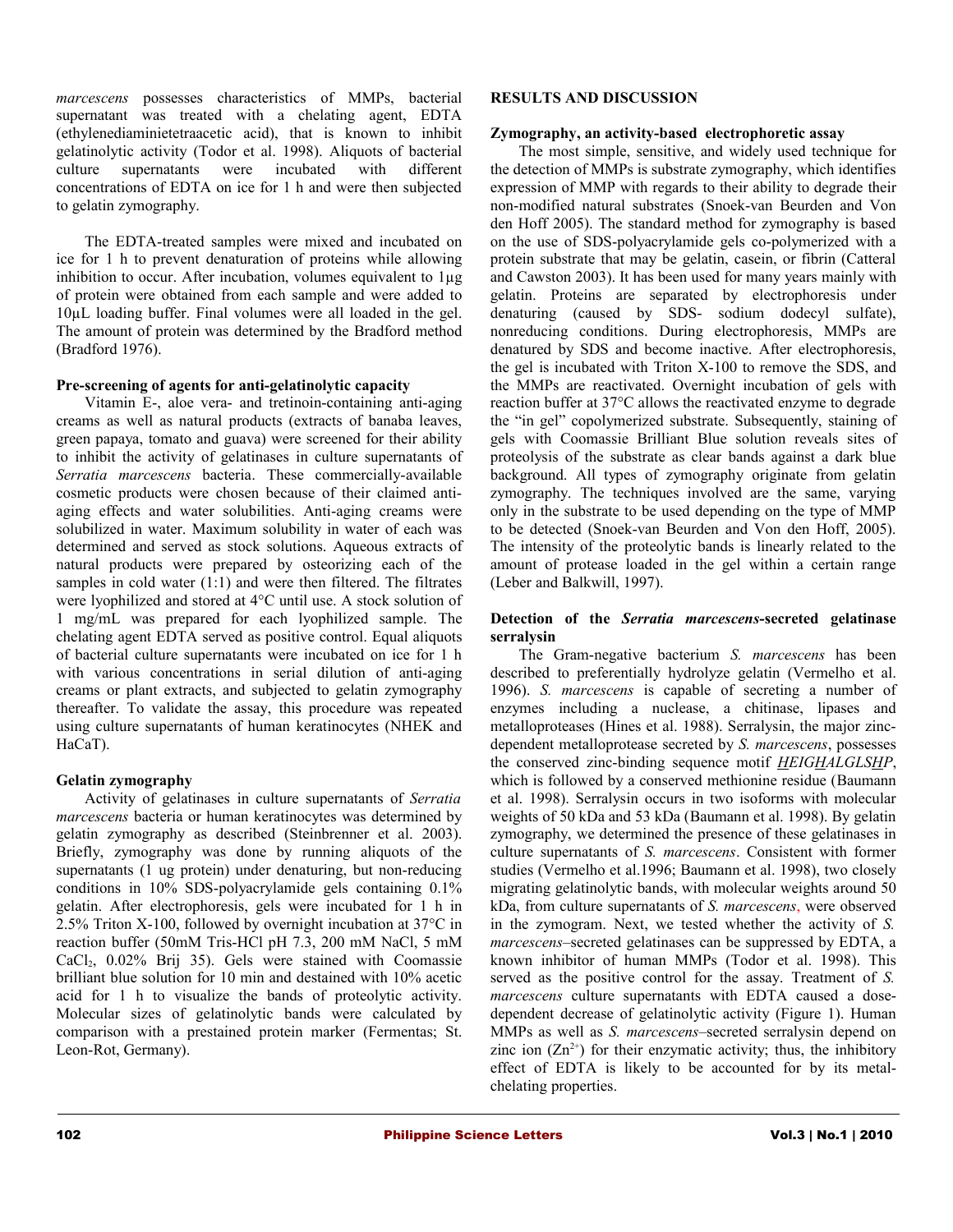

**Figure 1.** Effect of chelating agent EDTA on the gelatinolytic activity of *Serratia marcescens-*secreted serralysin. Bacterial supernatants were incubated for 1 h with different concentrations of EDTA and subjected to gelatin zymography thereafter. Concentrations of EDTA are indicated. The zymogram represents one out of three independent experiments.



**Figure 2**. Effect of anti-aging creams on the gelatinolytic activity of *Serratia marcescens*-secreted serralysin. Bacterial supernatants were incubated for 1 h with diluted anti-aging creams containing vitamin E, tretinoin or aloe vera, and subjected to gelatin zymography thereafter. Concentrations of the anti-aging creams are indicated. The zymograms represent one out of three independent experiments.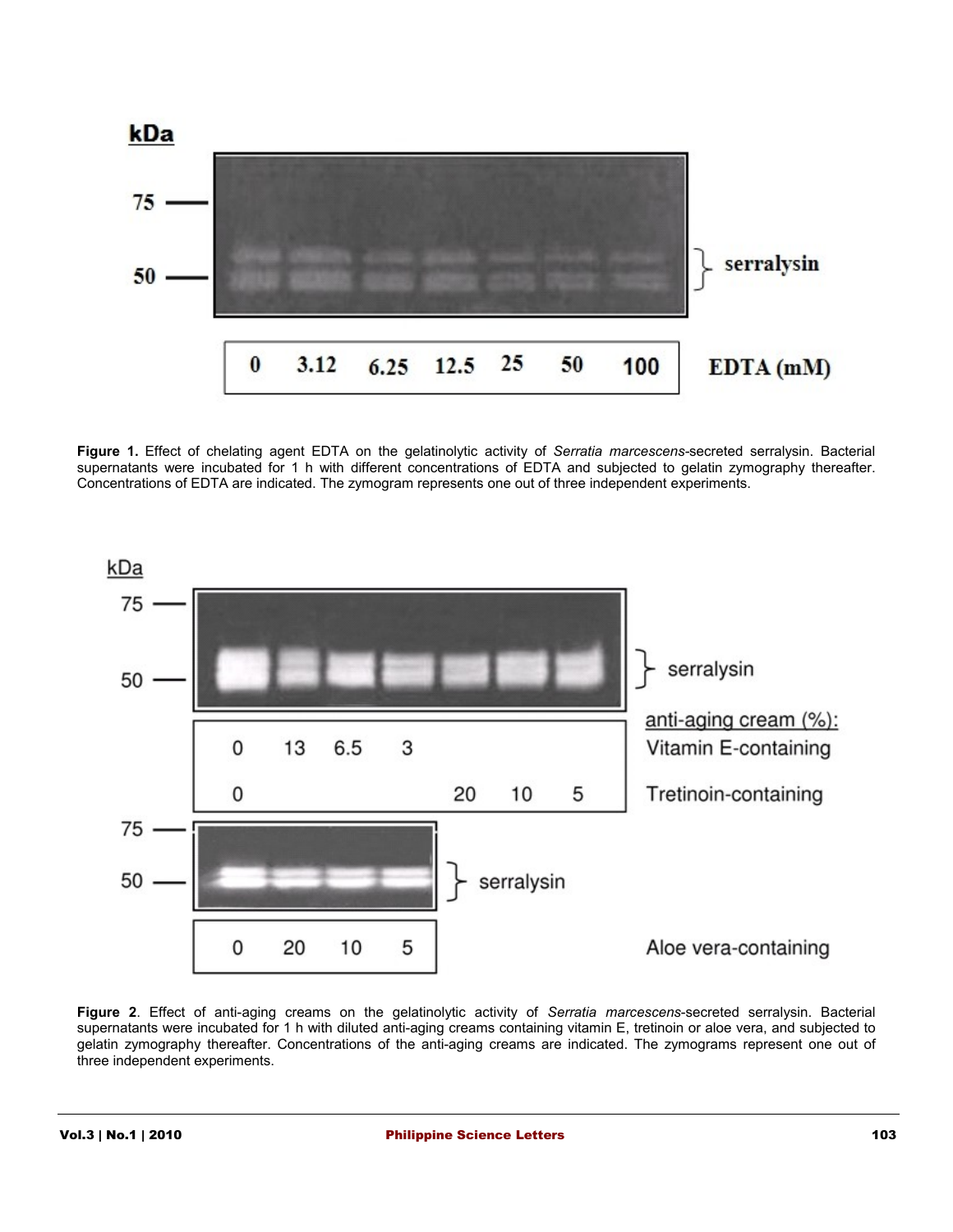#### **Pre-screening of agents for assumed anti-gelatinolytic capacity**

The established assay was used to pre-screen the antigelatinolytic capacity of selected commercially available antiaging creams and aqueous extracts of natural products. Serial dilutions of water-based anti-aging creams containing vitamin E, tretinoin or aloe vera were incubated with culture supernatants of *Serratia marcescens* for 1 h on ice. Figure 2 shows the effect of the anti-aging products on the gelatinolytic activity of *S. marcescens*-secreted serralysin. We observed a marked decrease in gelatinolytic band intensities of serralysin caused by vitamin E- and tretinoin-containing anti-aging creams, whereas the aloe vera-containing anti-aging cream elicited only a slight inhibitory effect. Vitamin E is known to inhibit enzymes promoting the breakdown of collagen, and to protect cell membranes from lipid peroxidation (Lupo 2001). Tretinoin (all-trans retinoic acid) increases the production of collagen in the dermis, and has been demonstrated to inhibit the synthesis and secretion of collagenases and gelatinases in fibroblasts (Bauer et al.1983). Topical application of aloe vera leaf gels has been reported to improve wound healing and skin hydration (Hamman 2008). The tested anti-aging products include additional ingredients which might contribute to the observed anti-gelatinolytic capacity: provitamin B5, glycerine, dimethicone and/or hydroquinone. Moisturizers containing dimethicone and glycerine have been applied to increase epithelial thickness and barrier function in photoaged skin (Short et al. 2007). Hydroquinone has been demonstrated to inhibit MMP-2 activity *in vitro* (Alcazar et al. 2007).

In another set of experiments, serial dilutions of aqueous extracts of green papaya, tomato, guava and banaba leaves were



**Figure 3.** Effect of aqueous extracts of papaya, tomato, guava and leaves of banaba on the gelatinolytic activity of *Serratia marcescens*-secreted serralysin. Bacterial supernatants were incubated for 1 h with plant extracts at the indicated concentrations, and subjected to gelatin zymography thereafter. The zymograms represent one out of three independent experiments.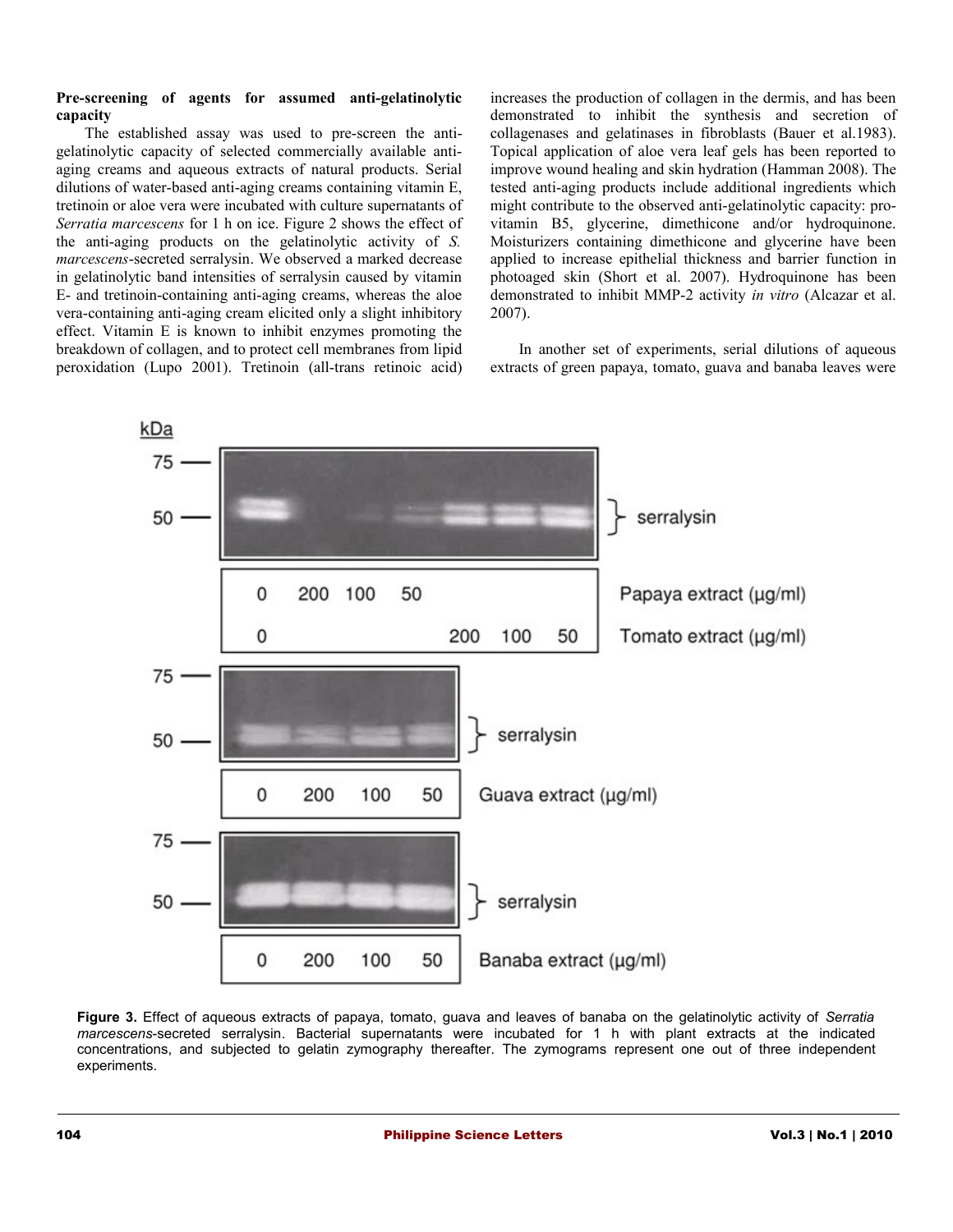tested. As shown in Figure 3, we observed a strong dosedependent inhibition of the gelatinolytic activity of *S. marcescens*-secreted serralysin by papaya extracts. Furthermore, tomato and guava extracts were capable of inhibiting the gelatinolytic activity of serralysin, though to a lesser extent. In contrast, extracts of banaba leaves did not show any antigelatinolytic capacity in this assay. Papaya (*Carica papaya)* is a tropical plant, whose fruits contain large amounts of the proteolytic enzyme papain along with phytochemicals such as βcarotene, thiamine, riboflavin, niacin, and vitamins C and E. The strong inhibitory effect of papaya extract in the zymography assay can most likely be explained by the ability of papain to efficiently hydrolyse proteins containing cysteine residues. Both tomatoes and guava fruits are rich in bioactive compounds including anti-oxidants and vitamins, which may account for their anti-gelatinolytic capacity in this assay. Tomato (*Lycopersicon esculentum*) contains the carotenoid lycopene, an oral sun protectant, which has been demonstrated to ameliorate erythema caused by ultraviolet (UV) irradiation (Gärtner et al. 1997; Heinrich et al. 2003). In guava (*Psidium guajava*), different carotenoids, retinol, vitamin B1 and B2, niacin and vitamin C have been found. Leaves of banaba (*Lagerstroemia speciosa*) are traditionally used in Philippine herbal medicine for treatment of diabetes and obesity; corosolic acid and gallotannins have been identified as the responsible bio-active compounds (Klein et al. 2007). However, we did not observe an anti-gelatinolytic effect of extracts of banaba leaves in the zymography based on serralysin.

As for the negative control, culture supernatants of *Serratia marcescens* were incubated with different concentrations of *Kielmeyera coriacea* extracts. Figure 4 shows that aqueous extract of *K. coriacea* did not exhibit anti-gelatinolytic acitivity against *Serratia marcescens* serralysin. *Kielmeyera coriacea,* commonly known as "Pau Santo" or "Saco de Boi", is found in central Brazil and up to date, there is still no clear evidence or study that extracts of *K. coriacea* show anti-MMP activity. A study made by Alves et al. (2000) claimed that the aqueous extract of *K. coriacea* is used in popular folk medicine for treatment of several tropical diseases, including schistosomiasis, leishmaniasis, malaria, and fungal and bacterial infections. Previous studies have shown that phytochemicals, xanthones, terpenes and biphenyl are present in extracts of *K. coriacea* (Cortez et al. 1998). In a study made by Obici and collaborators (2008), dichloromethane extracts of *K. coriacea* stem appeared to have no toxicity in rats after oral acute administration.

## **Comparison of the serralysin-based pre-screening with a zymography assay for human gelatinases**

Finally, we evaluated whether the agents with demonstrated anti-gelatinolytic capacity for serralysin are capable of inhibiting human gelatinases as well. Fibroblasts, keratinocytes and endothelial cells in the skin produce various amounts of MMP-2 (72 kDa gelatinase) and MMP-9 (92 kDa gelatinase) (Oikarinen et al. 1993). Herein, we used normal human epidermal keratinocytes (NHEK) and a human keratinocyte cell line (HaCaT). Consistent with previous studies (Steinbrenner et al. 2003; Kobayashi et al. 2000), high gelatinolytic activity of MMP-9 and weak activity of MMP-2 were observed in culture supernatants of NHEK, whereas HaCaT cells only secreted MMP-2 (Figures 5 and 6). The capacity of the tested commercial anti-aging products to act as inhibitors of human MMPs (Figures 5A and 5B) was in accordance with the results of pre-screening in the serralysin-based assay: The aloe vera-containing antiaging cream, pre-screened as a very weak inhibitor for serralysin (Figure 2), was not capable of affecting the activity of MMP-2

75 serralysin  $50.$ 250 500 1000 250 500 1000 + control K. coriacea (µg/ml)  $\bf{0}$ 

**Figure 4.** Effect of aqueous extracts of *Kielmeyera coriacea* on the gelatinolytic activity of *Serratia marcescens*-secreted serralysin. Bacterial supernatants were incubated for 1 h with plant extracts at the indicated concentrations, and subjected to gelatin zymography thereafter. Aqueous extract of papaya was used as positive control. The zymogram represents one out of three independent experiments.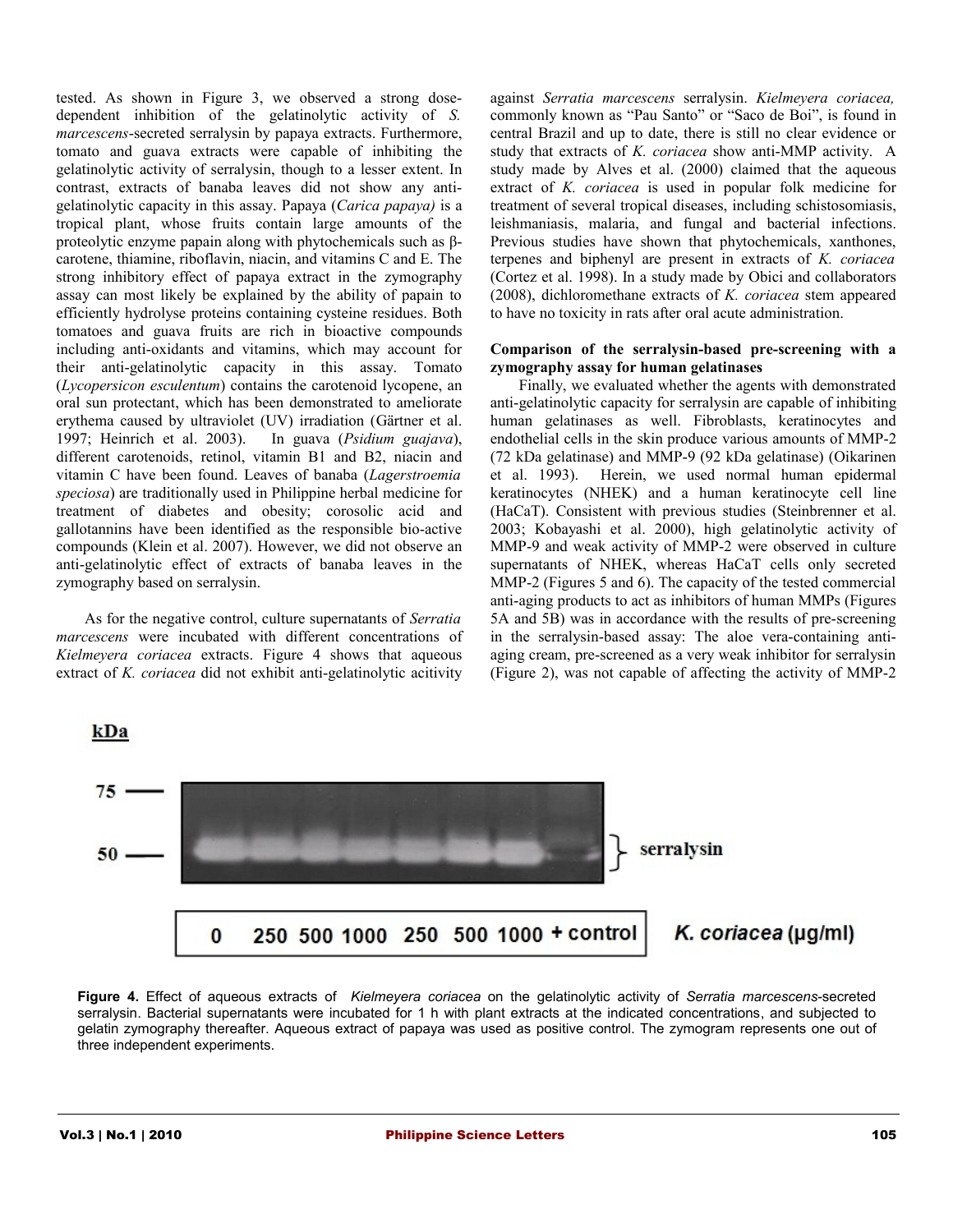

**Figure 5**. Effect of anti-aging creams on the activity of the gelatinases MMP-2 and MMP-9 secreted by keratinocytes. Culture supernatants of serum-starved normal human epidermal keratinocytes (NHEK) **(A)** and the human keratinocyte cell line HaCaT **(B)** were incubated for 1 h with diluted anti-aging creams containing vitamin E, tretinoin or aloe vera, and subjected to gelatin zymography thereafter. Concentrations of the anti-aging creams are indicated. The zymograms represent one out of three independent experiments.



**Figure 6.** Effect of aqueous extracts of papaya, tomato, guava and leaves of banaba on the activity of the gelatinases MMP-2 and MMP-9 secreted by keratinocytes. Culture supernatants of serum-starved NHEK **(A)** and HaCaT **(B)** were incubated for 1 h with plant extracts at the indicated concentrations, and subjected to gelatin zymography thereafter. The zymograms represent one out of three independent experiments.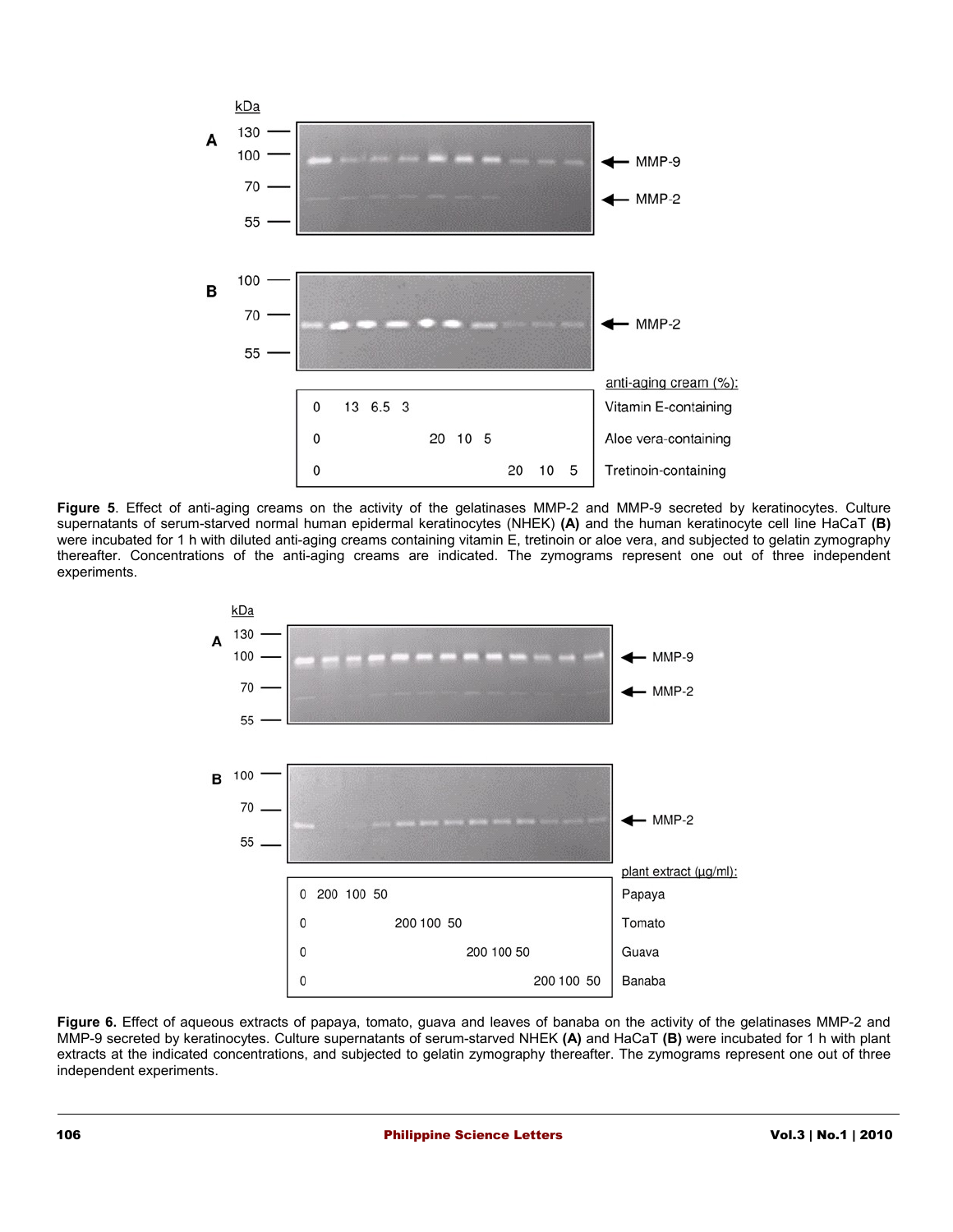or MMP-9. Strikingly, vitamin E- and tretinoin-containing creams, pre-screened as effective gelatinase inhibitors in the serralysin-based assay, strongly decreased the gelatinolytic activity of MMP-9. The tretinoin-containing anti-aging cream additionally inhibited the gelatinolytic activity of MMP-2. In contrast to other anti-oxidants such as N-acetylcysteine (NAC), which have been shown to inhibit the gelatinolytic activities of both MMP-2 and MMP-9 (Steinbrenner et al. 2005), the vitamin E-containing cream did not affect MMP-2 despite its remarkable inhibition of MMP-9 (Figure 2).

Among the tested plant extracts, papaya exhibited the strongest anti-gelatinolytic capacity (Figure 6). As observed for serralysin before (Figure 3), papaya extract dose-dependently decreased the activities of human gelatinases MMP-2 and MMP-9, most probably due to the included enzyme papain. In contrast, the inhibition of serralysin by tomato and guava extracts could not be confirmed in the zymography for MMP-2 and MMP-9. Furthermore, the extract of banaba leaves, which did not show any anti-gelatinolytic capacity in the serralysinbased assay, was an efficient inhibitor of both human MMP-2 and MMP-9 (Figures 6A and 6B). We used the same working concentrations for all tested plant extracts in the zymography assays with serralysin as well as with MMP-2 and MMP-9; thus, further experiments are required to ascertain whether the observed discrepancies are due to dose-dependent effects or may derive from different modes of inhibition.

Taken together, the established zymography assay based on the bacterial gelatinase serralysin has been demonstrated to be a reliable tool, which may be applied for the fast and cost-effective pre-screening of assumed inhibitors of matrix metalloproteases. The ability of several tested substances to inhibit serralysin and the human gelatinase MMP-9 at similar doses appears to be particularly interesting, because MMP-9 contributes to keratinocyte hyperproliferation, represents one of the key enzymes associated with tumor progression and is a marker of malignant transformation in various human cancers (Coussens et al. 2000; Dechow et al. 2004; Jordan et al. 2004).

# **ACKNOWLEDGEMENTS**

We would like to express our sincerest gratitude to Philippine Council for Advanced Science and Technology Research and Development (DOST-PCASTRD) for providing a scholarship and research fund that made this study possible. This project did not receive a grant from the companies of the antiaging products used.

# **CONTRIBUTIONS OF INDIVIDUAL AUTHORS**

This research work was part of the thesis for the M.Sc. degree of J.N.B., under the advisorship of M.C.R. H.S. tested the inihibitory activity of the samples against MMP-2/MMP-9 secreted by NHEK and HaCaT cell line.

## **REFERENCES**

- Alcazar O, Cousins SW, Marin-Castaño ME. MMP-14 and TIMP-2 overexpression protects against hydroquinoneinduced oxidant injury in RPE: implications for extracellular matrix turnover. Invest Ophthalmol Vis Sci 2007; 48: 5662-5670.
- Alves TMA, Silva AF, Brandão M, Grandi TSM, Smânia EF, Smânia JRA and Zani CL. Biological screening of Brazilian medicinal plants. Memórias do Instituto Oswaldo Cruz 2000; 95: 367–373.
- Bauer EA, Seltzer JL, Eisen AZ. Retinoic acid inhibition of collagenase and gelatinase expression in human skin fibroblast cultures: Evidence for a dual mechanism. J Invest Dermatol 1983; 81: 162-169.
- Baumann U. Serralysin. In: Barrett AJ, Rawlings ND, Woessner JF (eds.). Handbook of proteolytic enzymes. Academic Press, London 1998; pp. 1147–1150.
- Boukamp P, Petrussevska RT, Breitkreutz D, Hornung J, Markham A, Fusenig NE. Normal keratinization in a spontaneously immortalized aneuploid human keratinocyte cell line. J Cell Biol 1988; 106: 761-771.
- Bradford MM. A rapid and sensitive method for the quantitation of microgram quantities of protein utilizing the principle of protein-dye binding. Anal Biochem 1976; 72: 248-254.
- Catterall JB, Cawston TE. Assays of matrix metalloproteinases (MMPs) and MMP inhibitors: bioassays and immunoassays applicable to cell culture medium, serum, and synovial fluid. Methods Mol Biol 2003; 225: 353-364.
- Cauwe B, Van den Steen PE, Opdenakker G. The biochemical, biological, and pathological kaleidoscope of cell surface substrates processed by matrix metalloproteinases. Crit Rev Biochem Mol Biol 2007; 42: 113-185.
- Cawston T, Carrere S, Catterall J, Duggleby R, Elliott S, Shingleton B, Rowan A. Matrix metalloproteinases and TIMPs: properties and implications for the treatment of chronic obstructive pulmonary disease. Novartis Found Symp 2001; 234: 205-218.
- Chua CC, Geiman DE, Keller GH, Ladda RL. Induction of collagenase secretion in human fibroblast cultures by growth promoting factors. J Biol Chem 1985; 260: 5213-5216.
- Coussens LM, Tinkle CL, Hanahan D, Werb Z. MMP-9 supplied by bone marrow-derived cells contributes to skin carcinogenesis. Cell 2000;103: 481-490.
- Dechow T.N, Pedranzini L, Leitch A, Leslie K, Gerald WL, Linkov I, Bromberg JF. Requirement of matrix metalloproteinase-9 for the transformation of human mammary epithelial cells by Stat3-C. Proc Natl Acad Sci USA 2004; 101: 10602-10607.
- Cortez<sup>,</sup> DAG, Young MCM, Marston<sup>,</sup> A, Wolfender<sup>,</sup> JL, Hostettmann, K. Xanthones, triterpenes and a biphenyl from *Kielmeyera coriacea*. Phytochemistry 1998; 47 (7): 1367-1374.
- Gärtner C, Stahl W, Sies H. Lycopene is more bioavailable from tomato paste than from fresh tomatoes. Am J Clin Nutr